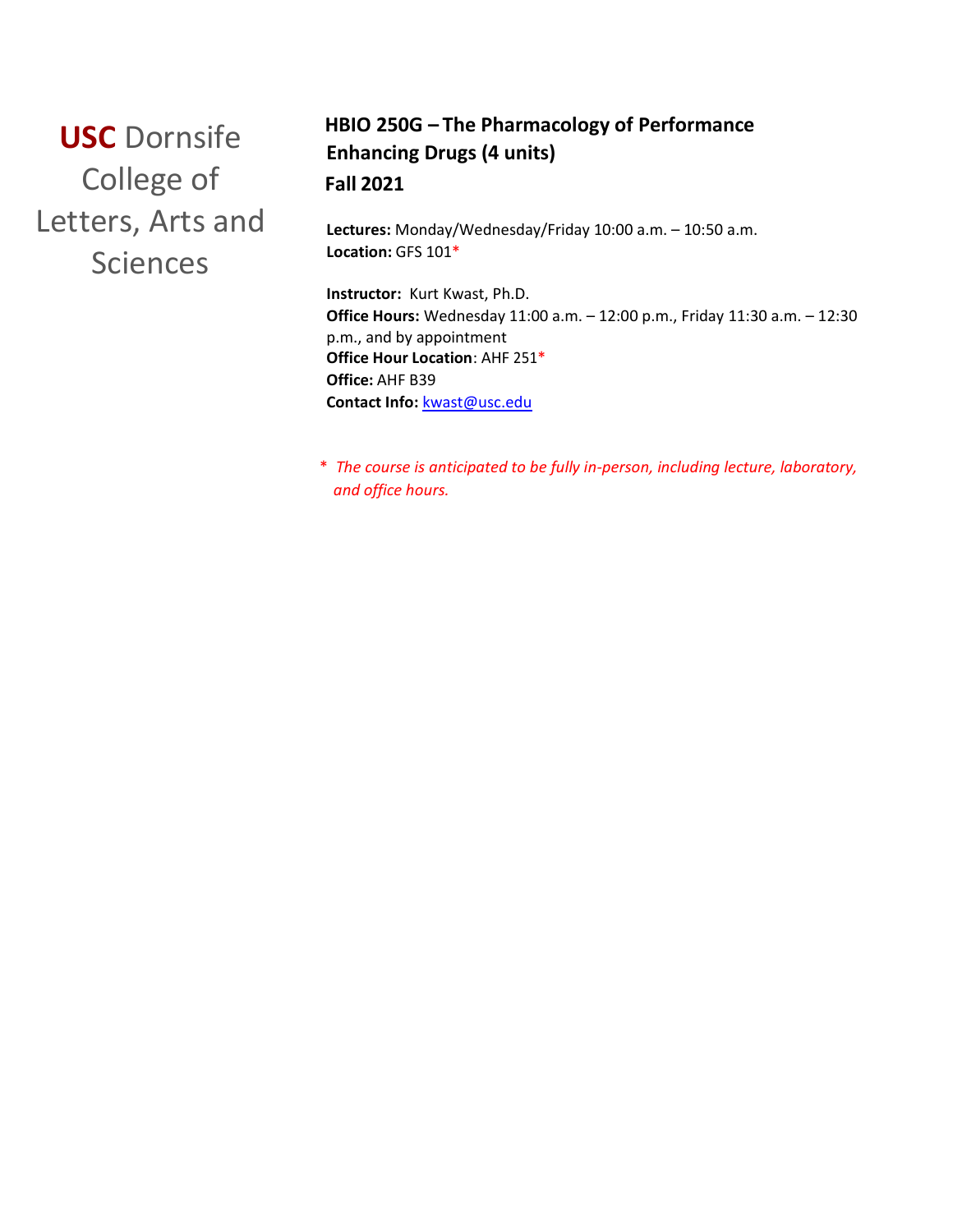### **Course Description**

The science of drugs, nutritional supplements, and ergogenic aids that are purported to enhance human athletic performance and the ethical issues surrounding their use. Students will develop an appreciation of the complex, emotive, potentially dangerous, and illegal use of performance-enhancing drugs in sports concentrating on the science behind specific drug use in particular sporting events as well as its ethical, social, political, and administrative context.

### **Learning Objectives**

Upon the successful completion of this course, students will be able to describe and explain the effects of pharmacological and ergogenic agents on human performance in sports. Specific learning objectives include the following:

- Identify and describe the structure and function of the body's muscular, neuromusculoskeletal, and cardiorespiratory systems, their responses to exercise, and how pharmacological agents alter their responses.
- Explain the general effects and any short- and/or long-term adverse effects of commonly used performanceenhancing drugs, including prescription, over-the-counter, and recreational drugs as well as dietary supplements.
- Construct and diagram the regulatory structure of anti-doping in sports.
- Describe and use the World Anti-Doping Code and be able to explain inclusion criteria and the categories and classification of substances as well as methods that appear on the WADA Prohibited List.
- Place performance enhancement in sports into a physiological, sociological, and ethical context.
- Apply pharmacological knowledge to solve conceptual and real-world problems in sports physiology and performance enhancement.

### **Technological Proficiency and Hardware/Software Required**

Although there are no specific technology/software requirements *per se*, you will need an internet-enabled device with browser capabilities, such as a tablet, laptop or desktop computer, to access Blackboard, which will be the gateway for most assignments as well as the repository for lecture slides, videos, and other course materials. Should we need to go online, lectures will be delivered via Zoom and exams will require [Respondus Lockdown Browser.](https://download.respondus.com/lockdown/download.php?id=945755274) Support for these resources can be found at the **ITS Customer Support Center**.

### **USC Technology Rental Program**

If students need resources to successfully participate in this class, such as a laptop or internet hotspot, you may be eligible for the university's equipment rental program. To apply, please [submit an application.](https://studentbasicneeds.usc.edu/resources/technology-assistance/) The Student Basic Needs team will contact all applicants in early August and distribute equipment to eligible applicants prior to the start of the Fall semester.

#### **USC Technology Support Links**

[Zoom information for students](https://keepteaching.usc.edu/start-learning/) [Blackboard help for students](https://studentblackboardhelp.usc.edu/) [Software available to USC Campus](https://software.usc.edu/)

### **Required Materials**

*Drugs in Sport,* **7th edition**, edited by David Mottram & Neil Chester, Routledge Press, London, 2018 (ISBN-13: 978- 0415789417). New paperback copies are available at the campus bookstore. Used and electronic copies are available from various online resources.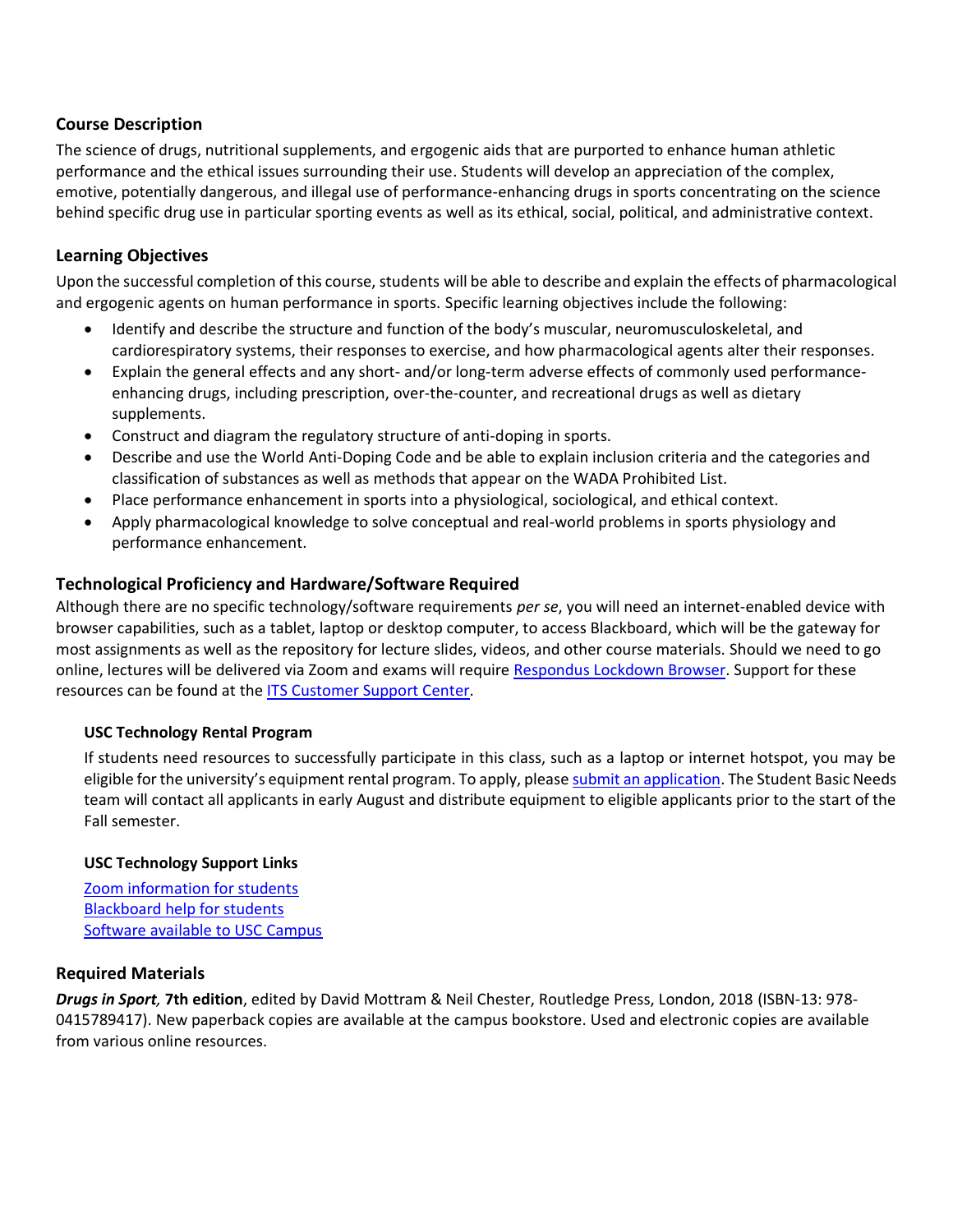### **Optional Materials**

*William Llewellyn's Anabolics,* **11th edition**, Molecular Nutrition, LLC, Jupitar, FL, 2017. ISBN-13: 978-0999062111 (hardcover) or ISBN-13: 978-0999062104 (softcover). New and used copies are available from various online resources including the publisher.

*Run, Swim, Throw, Cheat: The Science Behind Drugs in Sport*, Cooper, C. Oxford University Press, Oxford, UK, 2012 (ISBN-13: 978-0199678785). New and used copies are available from various online resources.

### **Description and Assessment of Assignments**

*Written Exams* will be administered in person on specific days during the class period (see Course Schedule below). Exams will be used to access all of the learning objectives. Exams may include multiple choice, multiple answer, true or false, fill-in-the-blank, short answer, or essay questions. A request to take a make-up exam must be accompanied by evidence of a university-sanctioned excused absence (*e.g.,* a letter from a doctor, athletic release, etc.) and must be made before the date of the scheduled exam. Make-up exams may be given in a different format from that of the scheduled exam (*e.g.,* essay). Should the university allow asynchronous students to enroll, online exams may be administered at a different time or day. Asynchronous students who live in a time zone in which taking exams synchronously would be highly inconvenient should contact me the first week of class to discuss arrangements*.*

*In-Class Work* will be unscheduled and used to access all learning objectives, especially the last two. Work may include small group assignments, polls, a summary of lecture points, open-note or closed-note quizzes, problem solving in groups, a submitted question of a "muddy point," or other individual assignments to be submitted or reported on by the end of class. When working in groups, all members will receive the same score for the work product. Students who miss an assignment as a result of either arriving late or leaving early will not have the opportunity to make up the work. However, the lowest three in-class assignments will be dropped to allow for occasional absences. Remote-attending students who live in a different time zone in which synchronous in-class assignment completion would be extremely inconvenient should contact me during the first week of class to discuss accommodations for in-class work.

The *term paper* will be a 4 – 5 page (double-spaced) "cause and effect" literature review research paper on a specific drug or ergogenic agent of your choice with purported performance-enhancing qualities. The paper will include supporting documentation its performance-enhancing qualities and citations from recent primary research articles. A detailed description of the term paper and the rubric for grading will be provided at a later time. The term paper is due November 3<sup>rd</sup> and will be submitted on Blackboard for grading by the course grader.

### **Grading Breakdown**

| <b>Assignment</b>         | <b>Points</b> | % of Grade |
|---------------------------|---------------|------------|
| Pop Quizzes/In-Class Work | 150           | 15         |
| Midterm 1                 | 150           | 15         |
| Midterm 2                 | 150           | 15         |
| Midterm 3                 | 150           | 15         |
| <b>Final Exam</b>         | 200           | 20         |
| <b>Term Paper</b>         | 200           | 20         |
| <b>Total</b>              | 1000          |            |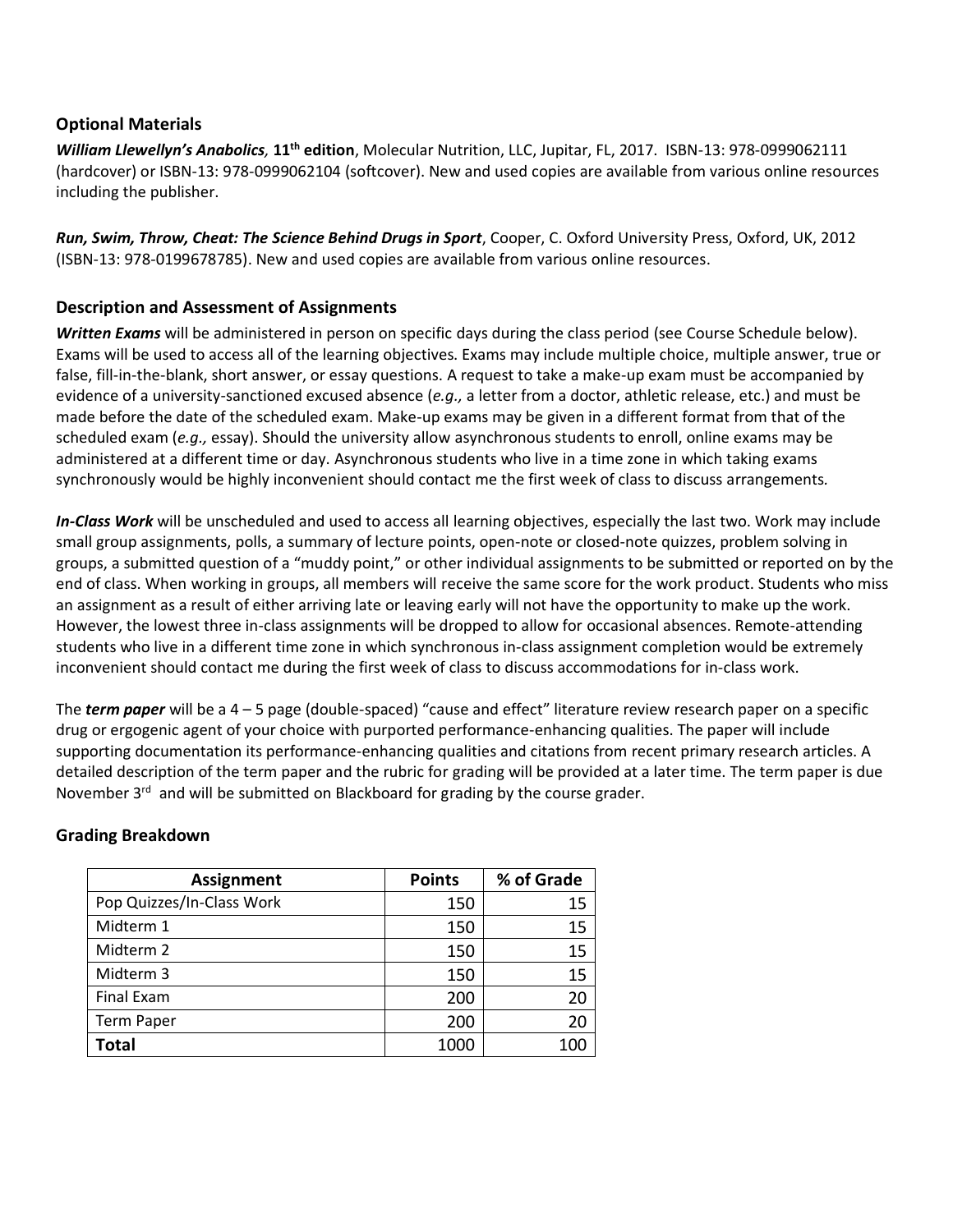### **Grading Scale**

| <b>Letter Grade</b> | <b>Point Ranges</b> | <b>Grade Point Value</b> |
|---------------------|---------------------|--------------------------|
| Α                   | 930-1000            | 4.000                    |
| А-                  | 900-929             | 3.667                    |
| B+                  | 870-899             | 3.333                    |
| B                   | 830-869             | 3.000                    |
| <b>B-</b>           | 800-829             | 2.667                    |
| $C+$                | 770-799             | 2.333                    |
| $\mathsf C$         | 730-769             | 2.000                    |
| $C-$                | 700-729             | 1.667                    |
| D+                  | 670-699             | 1.333                    |
| D                   | 630-669             | 1.000                    |
| D-                  | 600-629             | 0.667                    |
| F                   | < 600               | 0.000                    |

Individual exams, quizzes, in-class assignments, and the term paper will be scored but not assigned a letter grade. Only the final point tally will be used to assign a letter grade.

### **Late Work**

All in-class assignments will be due by the end of class and cannot be made up if missed. Similarly, all pre-lecture and homework assignments will have published due dates and will not be accepted late. However, the lowest three assignments of each will be dropped to allow for occasional in-class absences and missed pre-lecture or homework assignment deadlines.

### **Communication Policies**

Students are *strongly* encouraged to contact the instructor in regard to all matters involving course content or policy during office hours. Should you have a question about specific course content and cannot attend office hours, students are encouraged to submit their question to the course blog. Should you need to communicate with the instructor outside of class or office hours about a question other than course content, please email the instructor from your USC email account *making sure to include in the subject line the course number and your full name* (expect significant delays or no response if this information is omitted). Simple questions will be answered by email but for more complex discussions students may be instructed to visit office hours. Best attempts will be made to answer all emails within 48 hours, 72 hours over a weekend and the work day following a holiday. Note that the instructor may not respond to nonemergency emails 24 hours preceding an exam and may not respond to emails sent from non-USC accounts.

To promote independence and critical thinking, students are encouraged to work through the following process for obtaining answers to course-related questions before contacting the instructor. First, consult the course syllabus. If you cannot find the answer you need, next please consult a classmate. If you still cannot find a satisfactory answer, email the instructor using your USC email *making sure to include the course number in the subject line.* In your email, please indicate the steps you have gone through to seek the answer for your question. Use your USC email account for all correspondence with the instructor.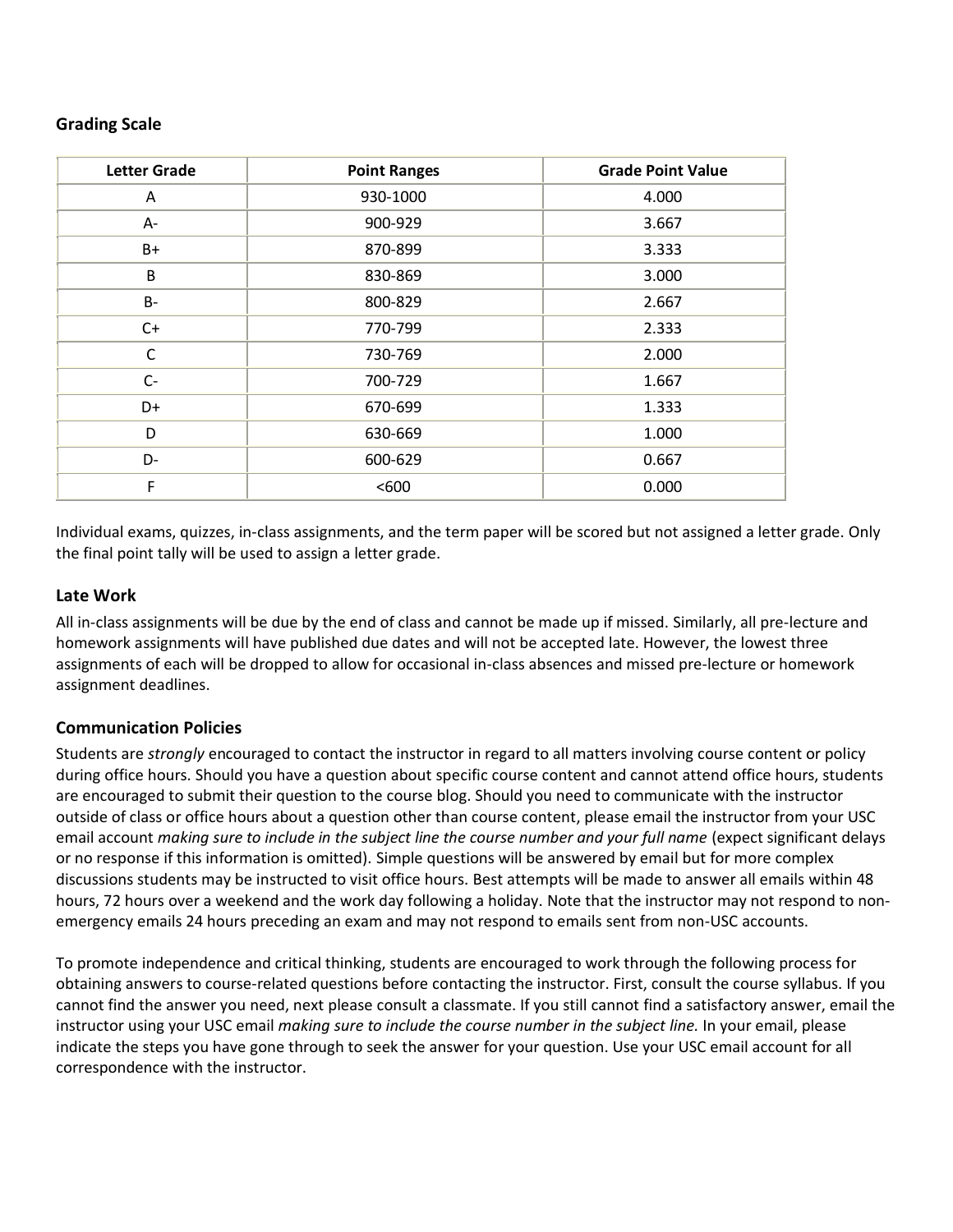### **Technology Policies**

It is expected that students will use any internet-enable device(s) to participate in activities guided by the instructor alone. Such activities include looking up terms, doing research, and completing in-class work. Please make sure all electronic devices are silenced so as not to disturb classmates or the instructor during class. Use of electronic devices for other purposes during class is strongly discouraged and you may be asked to put a device away should your instructor deem it to be disruptive. If you require an internet-enabled device, please see the "Technological Proficiency and Hardware/Software Required" section above.

### **Attendance**

Attendance is mandatory given in-class assignments cannot be made up unless a student has been excused from such an assignment due to a university-sanctioned excuse (*e.g.,* illness, religious holiday, athletic event, etc.). If remote students are allowed to enroll and if they live in a time zone in which attending class would be extremely inconvenient, they need to contact the instructor to make other arrangements for the assessment of in-class skill sets.

### **Classroom Norms**

At all times, students are expected to promote and support a positive learning environment, to listen actively and attentively, to follow best practices of inclusivity, to be respectful of the instructors' and fellow students' views and opinions, and to only provide *constructive* criticisms and critiques when asked to do so.

# **Zoom Etiquette** (if applicable)

In order to simulate an in-class-room experience during any synchronous Zoom sessions, one that promotes positive interactions and feedback to the instructor and fellow students, students are strongly encouraged to attend the sessions dressed in classroom attire and to turn on their webcams if they are located in a learning-appropriate environment. So as to circumvent Zoombombing, synchronous Zoom sessions will be password protected and students will only be allowed to enter through the USC's Blackboard site when displaying their full name as it appears in the class roster (aliases are not permitted). Microphones should be muted unless actively asking questions or involved in discussion. Inmeeting chat will likely be enabled but actively monitored for disruptive or inappropriate posts and recorded for further review. Disruptive or inappropriate behavior will not be tolerated and anyone engaging in such behavior shall be removed from the session. Should bandwidth be an issue, try joining with the video from your webcam and use your cellphone for the audio. If you have any questions or concerns about complying with these policies, please email the instructor.

# **Synchronous Session Recordings**

If we are instructed to do so by the administration, all synchronous sessions (save for office hours) will be recorded and posted on Blackboard, typically within a few hours of the session.

# **Sharing of Course Materials Outside of the Learning Environment is Strictly Prohibited**

USC has a strict policy (SCampus Section 11.12[B]) that prohibits sharing of *any* synchronous and asynchronous course content outside of the learning environment. Any student who violates this policy will be prosecuted to the maximum extent allowable by the USC Student Conduct Code, including failure of the course and suspension from the University.

*Distribution or use of notes or recordings based on university classes or lectures without the express permission of the instructor for purposes other than individual or group study is a violation of the USC Student Conduct Code. This includes, but is not limited to, providing materials for distribution by services publishing class notes. This restriction on unauthorized use also applies to all information, which had been distributed to students or in any way had been*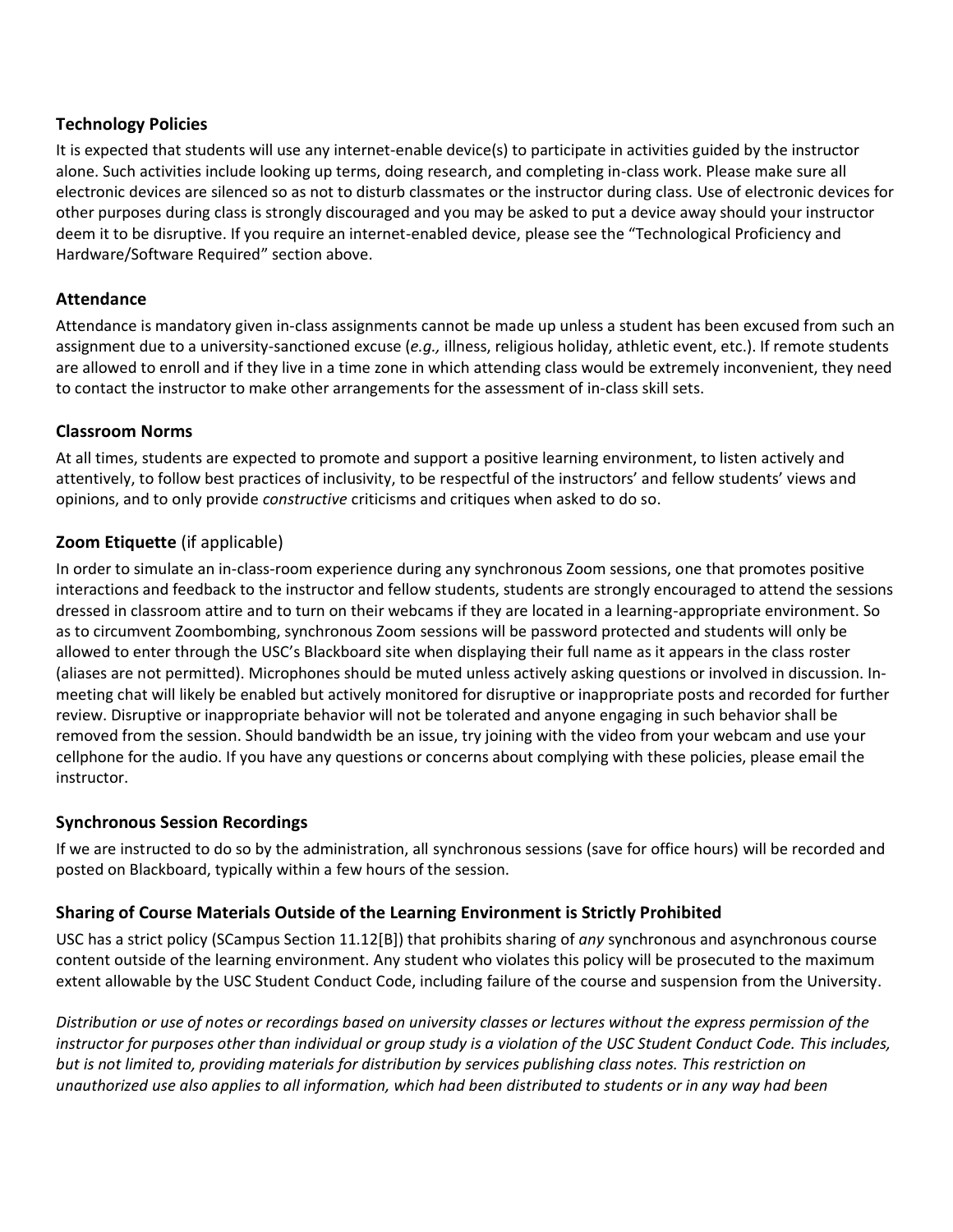*displayed for use in relationship to the class, whether obtained in class, via email, on the Internet or via any other media. (See Section C.1 Class Notes Policy).*

# **Tentative Course Schedule**

| <b>Date</b> | <b>Lecture Topic</b>                                                   | Mottram &<br><b>Chester</b> |
|-------------|------------------------------------------------------------------------|-----------------------------|
| Aug. 23     | Introduction                                                           |                             |
| Aug. 25     | What are Performance Enhancing Drugs and Ergogenic Factors?            | Ch.1                        |
| Aug. 27     | Limits to Human Performance and Influence of Drugs                     | $Ch. 1 - 2$                 |
| Aug. 30     | History of Doping, Oversight and Current Regulations (IOC, WADA, etc.) | $Ch. 3 - 5$                 |
| Sept. 1     | Pharmacology                                                           |                             |
| Sept. 3     | Pharmacodynamics/Pharmacokinetics                                      |                             |
| Sept. 6     | <b>LABOR DAY HOLIDAY</b>                                               |                             |
| Sept. 8     | Skeletal Muscle Design I                                               | $\overline{\phantom{0}}$    |
| Sept. 10    | Skeletal Muscle Design II                                              | $\overline{\phantom{0}}$    |
| Sept. 13    | Skeletal Muscle Growth Pathways                                        |                             |
| Sept. 15    | Cardiovascular System                                                  |                             |
| Sept. 17    | Review of Material for Midterm Exam 1                                  |                             |
| Sept. 20    | <b>MIDTERM EXAM 1</b>                                                  |                             |
| Sept. 22    | <b>Respiratory System</b>                                              |                             |
| Sept. 18    | Bioenergetics                                                          |                             |
| Sept. 24    | Anabolic Agents I                                                      | $Ch. 9 + 12$                |
| Sept. 27    | Anabolic Agents II                                                     | $Ch. 9 + 12$                |
| Sept. 29    | Peptide Hormones                                                       | Ch. 10                      |
| Oct. 1      | $\beta$ -2 Agonists                                                    | Ch. 11                      |
| Oct. 4      | Diuretics and Masking Agents                                           | Ch. 13                      |
| Oct. 6      | Oxygen Transport (Hemoglobin / RBCs / EPO)                             | Ch. 14                      |
| Oct. 8      | Blood Doping, EPO, and O <sub>2</sub> Carriers                         | Ch. 14                      |
| Oct. 11     | <b>Narcotics</b>                                                       | Ch. 18                      |
| Oct. 13     | Narcotics / Cannabinoids                                               | Ch. 18 & 19                 |
| Oct. 15     | <b>FALL RECESS</b>                                                     |                             |
| Oct. 18     | Review of Material for Midterm Exam 2                                  |                             |
| Oct. 20     | <b>MIDTERM EXAM 2</b>                                                  |                             |
| Oct. 22     | Glucocorticoids                                                        | Ch. 20                      |
| Oct. 25     | Alcohol                                                                | Ch. 21                      |
| Oct. 27     | <b>Beta Blockers</b>                                                   | Ch. 22                      |
| Oct. 29     | Caffeine                                                               | Ch. 25                      |
| Nov. 1      | <b>NSAIDS I</b>                                                        | Ch. 23                      |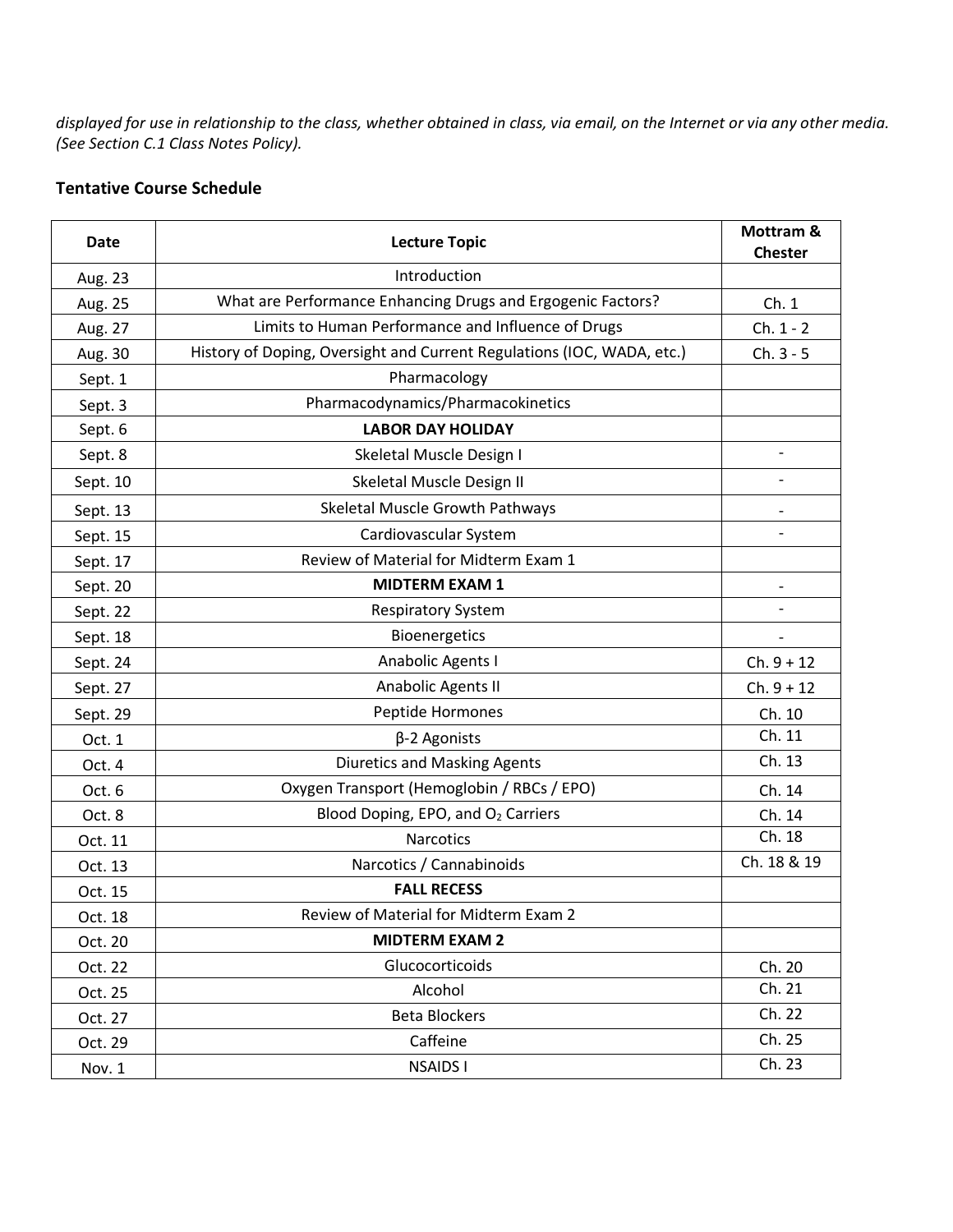| Nov. 3      | OTC Drugs / Herbs (Term Paper Due)       | Ch. 17 & 24 |
|-------------|------------------------------------------|-------------|
| Nov. 5      | Supplements for High-Intensity Exercise  |             |
| Nov. 8      | <b>Exercise Nutrition</b>                |             |
| Nov. 10     | Review of Material for Midterm Exam 3    |             |
| Nov. 12     | <b>MIDTERM EXAM 3</b>                    |             |
| Nov. 15     | <b>Other Supplements</b>                 | Ch. 16      |
| Nov. 17     | <b>Artificial Environments</b>           |             |
| Nov. 19     | <b>Gene Doping</b>                       |             |
| Nov. 22     | <b>Next Generation SARMs</b>             |             |
| Nov. 23     | Designer PEDs                            |             |
| Nov 24 & 26 | <b>THANKSGIVING BREAK</b>                |             |
| Nov. 29     | Select Topics I                          |             |
| Dec. 1      | Select Topics II                         |             |
| Dec. 3      | Wrap Up and Final Exam Review            |             |
| Dec. 13     | 8:00 a.m. - 10:00 a.m. FINAL EXAMINATION |             |

### **Academic Accommodations**

Any student requesting academic accommodations based on a disability are required to register with Disability Services and Programs (DSP) each semester. A letter of verification for approved accommodations can be obtained from DSP. Please be sure the letter is delivered to the instructor as early in the semester as possible. DSP is located in Student Union (STU) 301 and is open 8:30 a.m. – 5:00 p.m. Monday – Friday. The phone number for DSP is (213) 740-0776.

### **Academic Integrity and Conduct**

Students who violate University standards of academic integrity are subject to disciplinary sanctions, including failure of the course and suspension from the University. Given that dishonesty in any form harms not only the individual but other students and the University, academic integrity policies will be strictly enforced. Please familiarize yourself with the Academic Integrity guidelines found in the current SCampus (Student Handbook).

Plagiarism, *i.e.,* presenting someone else's ideas as your own, either verbatim or recast in your own words, is a serious academic offense with serious consequences. Please familiarize yourself with the discussion of plagiarism in SCampus in Part B, Section 11, "Behavior Violating University Standards" [policy.usc.edu/scampus-part-b.](https://policy.usc.edu/scampus-part-b/) Other forms of academic dishonesty are equally unacceptable. Additional information can be found in SCampus as well as university policies on scientific misconduct [\(policy.usc.edu/scientific-misconduct\)](http://policy.usc.edu/scientific-misconduct).

### **Academic Integrity Violations**

Academic dishonesty/misconduct, e.g., plagiarism, cheating, unauthorized collaboration, etc., will not be tolerated. All academic integrity violations will result in a grade sanction and will be reported to the Office for Student Judicial Affairs. It is your responsibility to "reasonably" protect your own work from the plagiarism of others.

If plagiarism is detected on a group project, all members of the group will be held responsible.

You are expected to be familiar with the Academic Integrity guidelines found in the current SCampus. An electronic version is available at [http://usc.edu/scampus.](http://usc.edu/scampus)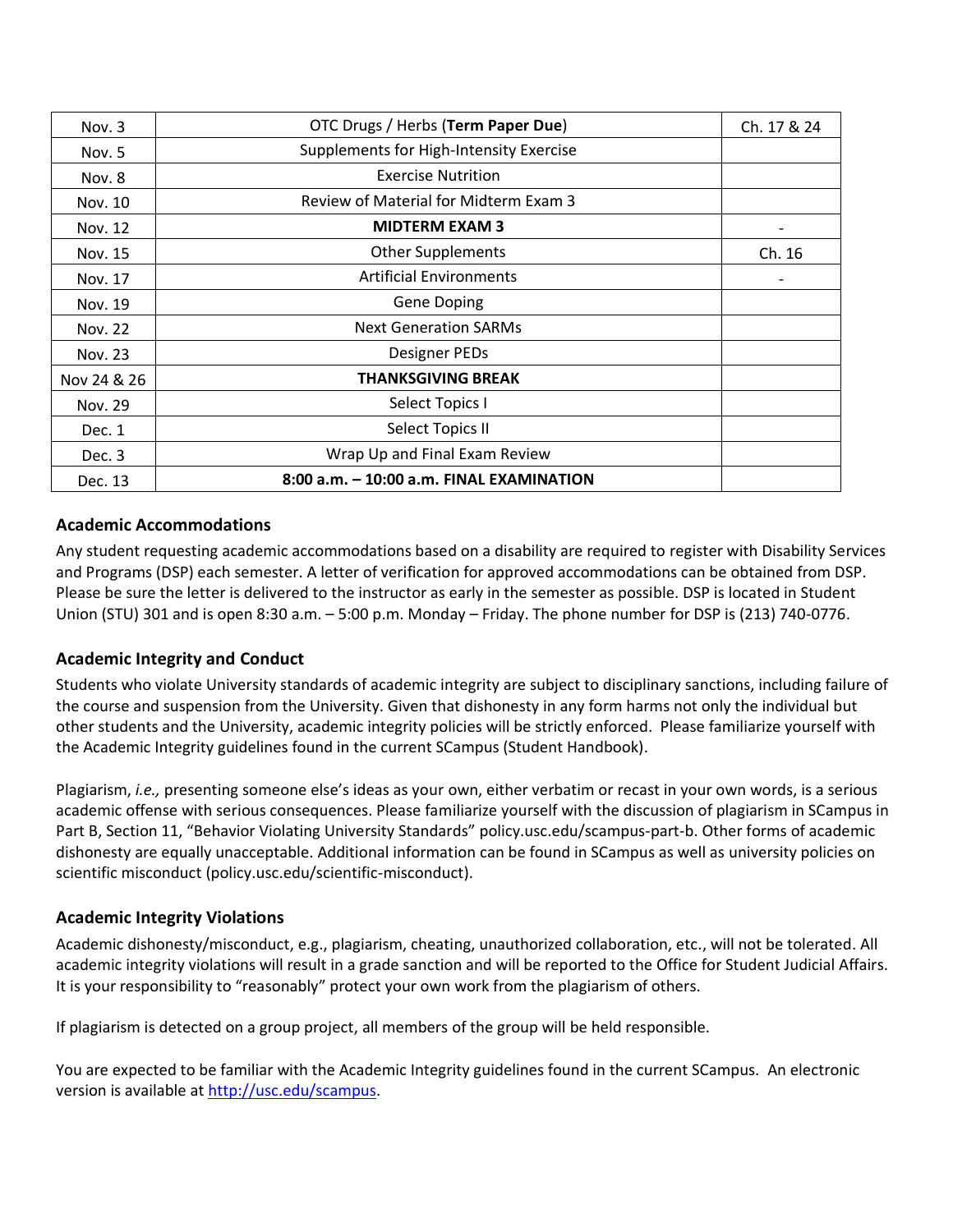### **Disruptive and Threatening Student Behavior**

Behavior that persistently or grossly interferes with classroom activities is considered disruptive behavior and may be subject to disciplinary action. Such behavior inhibits other students' ability to learn and the instructor's ability to teach. A student responsible for disruptive behavior may be required to leave class pending discussion and resolution of the problem and may be reported to the Office of Student Judicial Affairs for disciplinary action.

### **Support Systems**

#### *Counseling and Mental Health - (213) 740-9355 – 24/7 on call*

#### [studenthealth.usc.edu/counseling](https://studenthealth.usc.edu/counseling/)

Free and confidential mental health treatment for students, including short-term psychotherapy, group counseling, [str](https://engemannshc.usc.edu/counseling/)ess fitness workshops, and crisis intervention.

#### *National Suicide Prevention Lifeline - 1 (800) 273-8255 – 24/7 on call*

[suicidepreventionlifeline.org](http://www.suicidepreventionlifeline.org/)

Free and confidential emotional support to people in suicidal crisis or emotional distress 24 hours a day, 7 days a week.

### *Relationship and Sexual Violence Prevention Services (RSVP) - (213) 740-9355(WELL), press "0" after hours – 24/7 on call*

#### [studenthealth.usc.edu/sexual-assault](https://studenthealth.usc.edu/sexual-assault/)

Free and confidential therapy services, workshops, and training for situations related to gender-based harm[.](https://engemannshc.usc.edu/rsvp/)

#### *Office of Equity and Diversity (OED) - (213) 740-5086 | Title IX – (213) 821-8298*

#### [equity.usc.edu,](https://equity.usc.edu/) [titleix.usc.edu](http://titleix.usc.edu/)

Information about how to get help or help someone affected by harassment or discrimination, rights of protected classes, reporting options, and additional resources for students, faculty, staff, visitors, and applicants.

#### *Reporting Incidents of Bias or Harassment - (213) 740-5086 or (213) 821-8298*

#### [usc-advocate.symplicity.com/care\\_report](https://usc-advocate.symplicity.com/care_report/)

Avenue to report incidents of bias, hate crimes, and microaggressions to the Office of Equity and Diversity |Title IX for appropriate investigation, supportive measures, and response[.](https://studentaffairs.usc.edu/bias-assessment-response-support/)

#### *The Office of Disability Services and Programs - (213) 740-0776*

#### [dsp.usc.edu](http://dsp.usc.edu/)

Support and accommodations for students with disabilities. Services include assistance in providing readers/notetakers/interpreters, special accommodations for test taking needs, assistance with architectural barriers, assistive technology, and support for individual needs.

#### *USC Campus Support and Intervention - (213) 821-4710*

#### [campussupport.usc.edu](https://campussupport.usc.edu/)

Assists students and families in resolving complex personal, financial, and academic issues adversely affecting their success as a student.